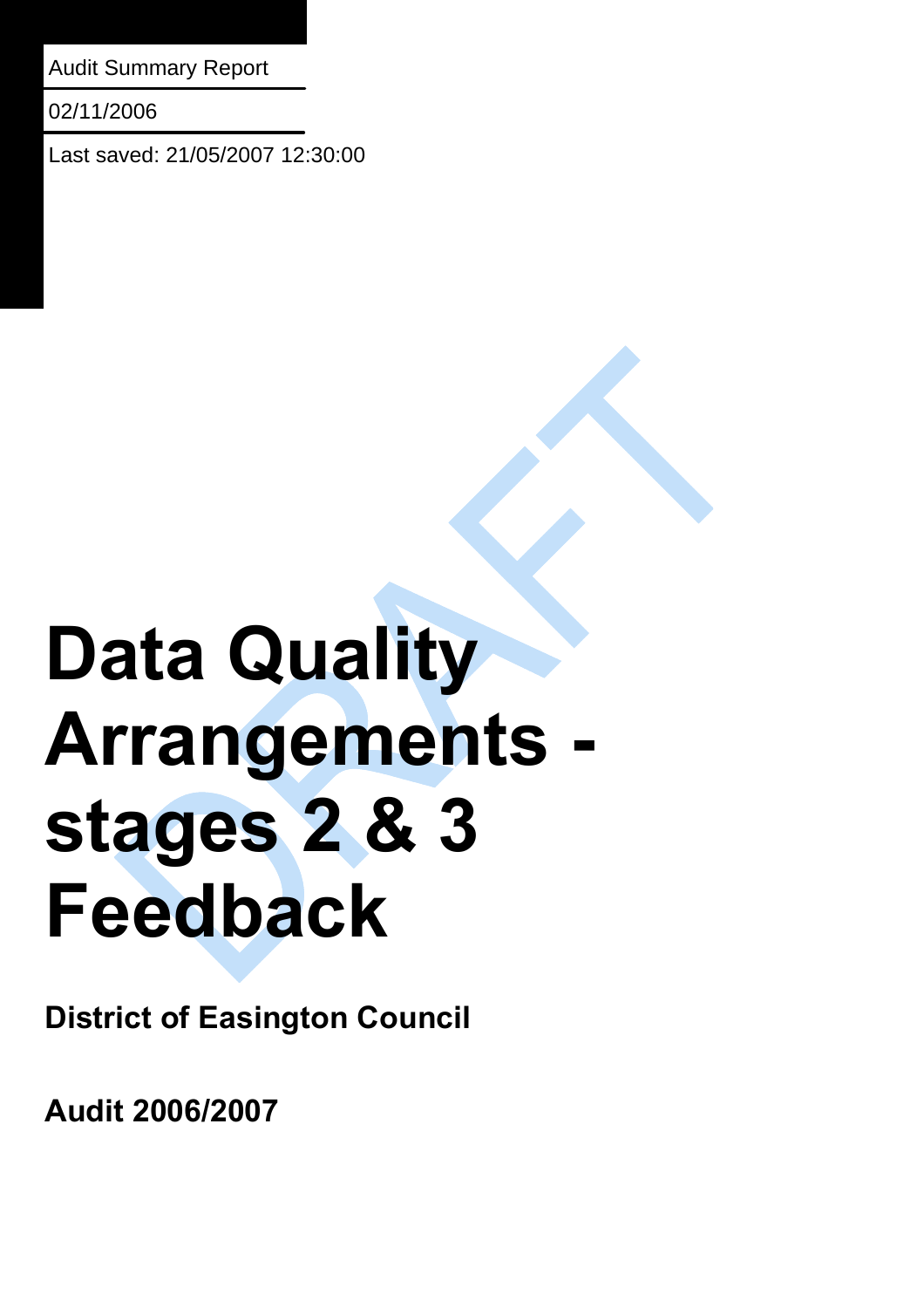External audit is an essential element in the process of accountability for public money and makes an important contribution to the stewardship of public resources and the corporate governance of public services.

- Audit in the public sector is underpinned by three fundamental principles:
- auditors are appointed independently from the bodies being audited;
- the scope of auditors' work is extended to cover not only the audit of financial statements but also value for money and the conduct of public business; and
- auditors may report aspects of their work widely to the public and other key stakeholders.

The duties and powers of auditors appointed by the Audit Commission are set out in the Audit Commission Act 1998 and the Local Government Act 1999 and the Commission's statutory Code of Audit Practice. Under the Code of Audit Practice, appointed auditors are also required to comply with the current professional standards issued by the independent Auditing Practices Board.

Appointed auditors act quite separately from the Commission and in meeting their statutory responsibilities are required to exercise their professional judgement independently of both the Commission and the audited body.

#### **Status of our reports to the Council**

The Statement of Responsibilities of Auditors and Audited Bodies issued by the Audit Commission explains the respective responsibilities of auditors and of the audited body. Reports prepared by appointed auditors are addressed to members or officers. They are prepared for the sole use of the audited body. Auditors accept no responsibility to:

- any member or officer in their individual capacity; or
- any third party.

#### **Copies of this report**

If you require further copies of this report, or a copy in large print, in Braille, on tape, or in a language other than English, please call 0845 056 0566..

#### © Audit Commission 2006

For further information on the work of the Commission please contact: Audit Commission, 1st Floor, Millbank Tower, Millbank, London SW1P 4HQ Tel: 020 7828 1212 Fax: 020 7976 6187 Textphone (minicom): 020 7630 0421 www.audit-commission.gov.uk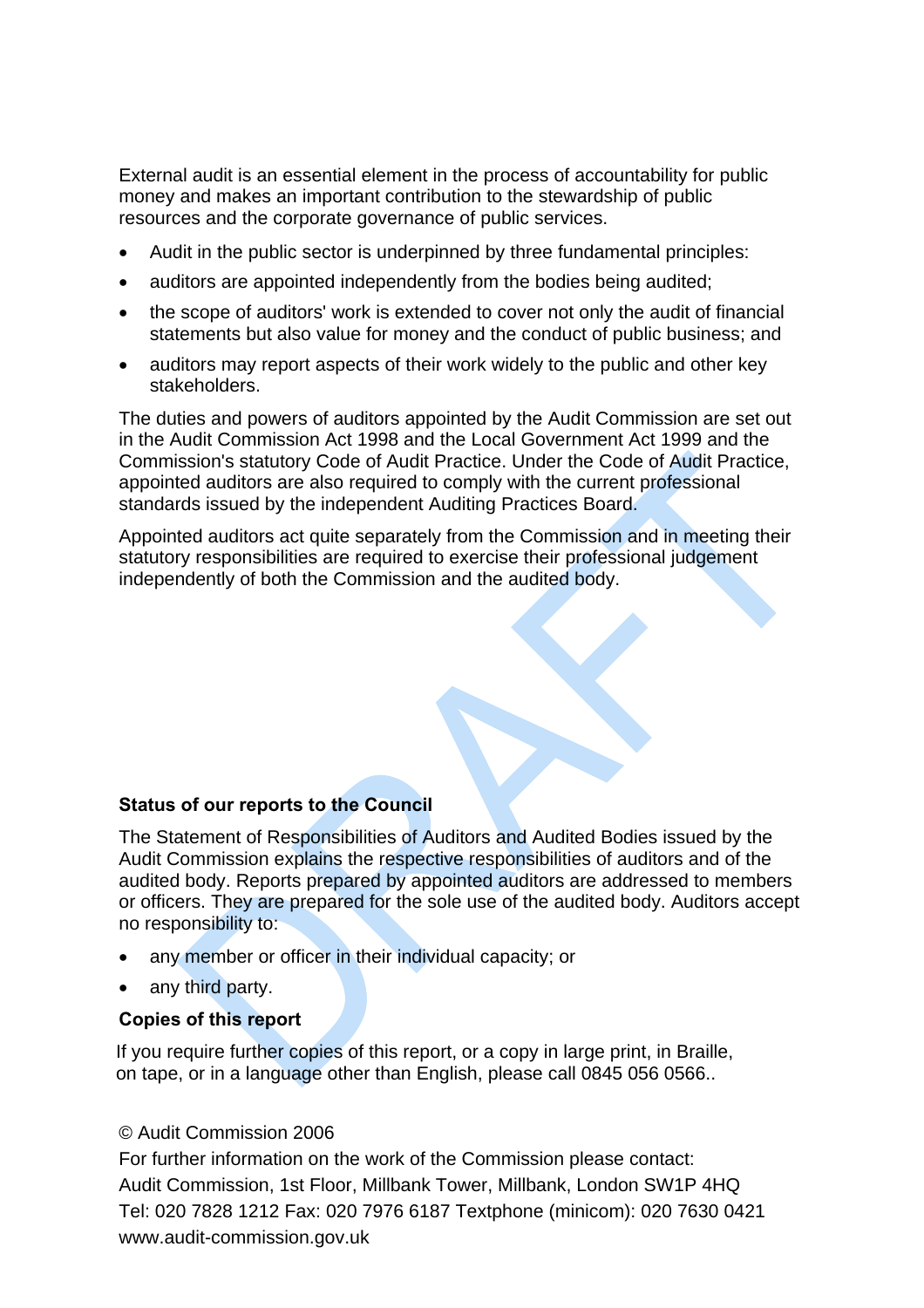# **Contents**

| Appendix 1 – Stage 2 completeness check | 7              |
|-----------------------------------------|----------------|
| The Way Forward                         | 6              |
| Spot checks Stage 3                     | 5              |
| <b>Completeness check Stage 2</b>       | 5              |
| Data Quality Stage 1                    | $\overline{4}$ |
| <b>Main conclusions</b>                 | $\overline{4}$ |
| Audit approach                          | 4              |
| Introduction                            | $\overline{4}$ |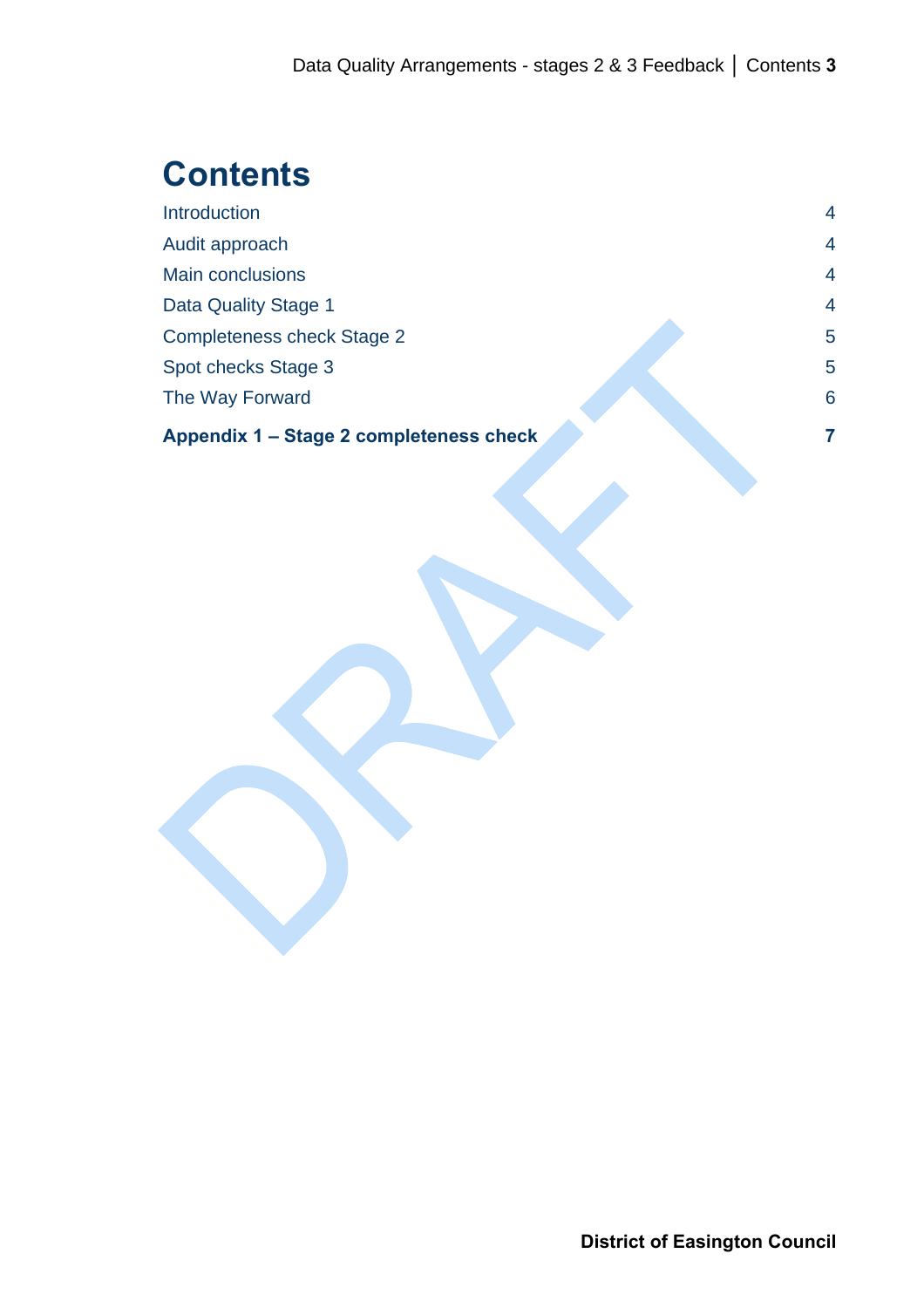## <span id="page-3-0"></span>**Introduction**

- **1** We have carried out a detailed review of the District of Easington Council's corporate management arrangements for data quality. Similar reviews have been undertaken at each of the Audit Commission's local government audited bodies.
- **2** This work on Data Quality has three stages as detailed below.

#### **Audit approach**

- **Stage 1 (Management Arrangements)** 
	- The assessment of Easington's corporate management arrangements for data quality using Key Lines of Enquiry (KLoE's) developed by the Audit Commission.
	- Assessments are made on a 1 to 4 basis (4 being the highest), with a score of 2 representing adequate or effective arrangements.
	- This work contributes to the auditor's conclusion under the Code of Audit Practice on an audited body's arrangements to secure value for money. The work relates specifically to the arrangements for 'monitoring and reviewing performance, including arrangements to ensure data quality'.
- **Stage 2 (Completeness Check)** 
	- The review of queries on individual BVPIs submitted to the Audit Commission by the Council and the collection and analysis of specified non BVPIs.
	- The number and extent of these queries are determined by the Audit Commission following their review of data nationally.
- **Stage 3 (Data Quality spot checks)** 
	- The detailed audit of individual BVPIs.
	- The number of BVPIs selected for review was determined by the outcomes of Stages 1 and 2, and were selected from a list developed by the Audit Commission.

#### **Main conclusions**

## **Data Quality Stage 1**

- **3** We have previously issued a report providing feedback to the Council on our findings over each of the five areas covered within our Stage 1 review, namely:
	- governance and leadership;
	- policies and procedures;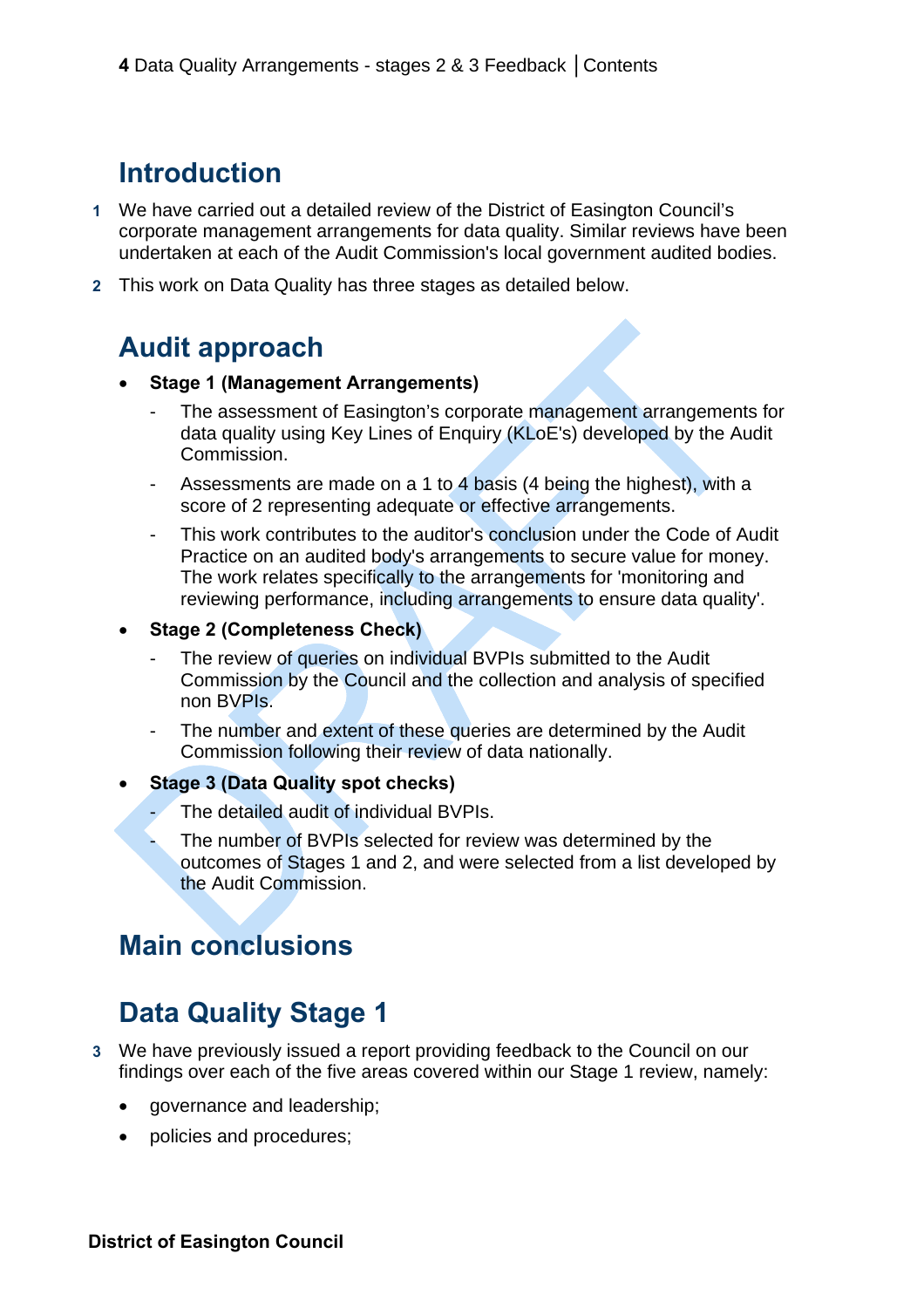- <span id="page-4-0"></span>• systems and processes;
- people and skills; and
- data use.
- **4** In summary we concluded that overall arrangements were adequate, but that there were areas where strengthening was required in the areas bulleted below:
	- lack of policy and strategy hence no clear statement and nothing in Corporate Plan etc
	- gaps in formalised procedures potential for inconsistency should have procedures in place for all
	- lack of consideration of data quality in corporate risk assessment missing importance of good data quality for decision making
	- extend protocols for data sharing
	- address weaknesses in security of data outlined in recent Audit Commission report
	- lack of an agreed business continuity plan and the potential impact on data
	- perform the planned levels of checking of each PI which is being introduced
	- develop the role of members more and identify one with clear responsibility for data quality
	- develop milestones, targets and responsibilities for delivery of the action plan

## **Completeness check Stage 2**

- **5** Only three of Easington's best value PIs were identified by the Audit Commission as warranting a completeness check, to ensure that variances were either within expectations or could be explained. In each case we were able to confirm that the indicator was reasonable and represented a real change in actual performance.
- **6** In addition we also carried out a reasonableness check on five non BVPIs. Again we were able to conclude that variances were either within expectations or could be explained.
- **7** Appendix 1 provides detailed feedback.

## **Spot checks Stage 3**

- **8** Our assessment at Stage 1 was that the Council has arrangements in place for data quality and represent a medium risk. This resulted in the selection of three PIs for spot checking:
	- Recycling (BVPI 82a);
	- Composting (BVPI 82b);
	- Non decent homes (BVPI 184a)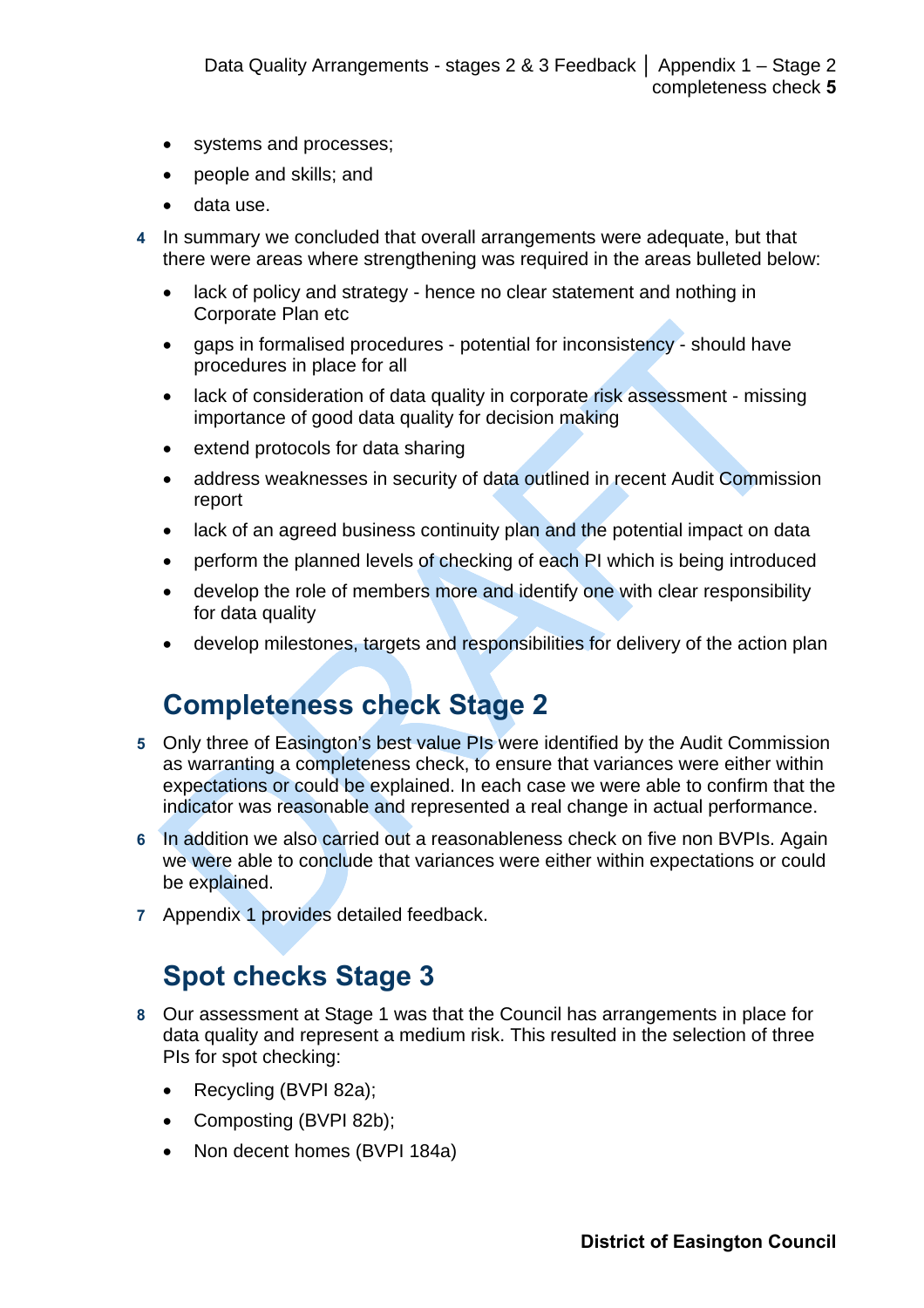- <span id="page-5-0"></span>**9** The recycling and composting PIs did not require amendment. However we identified several reservations about the process for collating the proportion of the Council's housing stock that did not meet the decent homes standard. The extent of these concerns was such that we concluded that the indicator was flawed and that information was not available to provide a correct value. The indicator was therefore qualified on the grounds of uncertainty.
- **10** We have written separately to officers to alert them to our concerns and the qualification of this indicator. In summary the errors are threefold, but can be aggregated to a concern that the dynamic changes to the housing stock have not been adequately reflected in the determination of decent / non-decent home categorisations. The specific errors identified are that:
	- Where works have been done on improving properties, no assessment has been made as to whether the criteria for decent homes standard has been met on an individual property basis. Rather a pre-determined proportion of properties worked on have been re-categorised, although the rationale for this approach is not clear (to officers or to us).
	- The number of non decent homes did not seem to get carried forward consistently from the end of one year to the start of the next . Officers were similarly unable to explain this
	- Numbers of decent / non decent homes have not been altered accurately in respect of disposals, whether through sales or demolitions. We would have expected that decent home records would be altered based on the category of each individual property sold, but again the pre-determined proportion has merely been applied to total disposals in the year.

#### *Recommendation*

*R1 The Council should liaise with ALMO officers to ensure that arrangements regarding the monitoring of non-decent homes are strengthened so that the indicator is correctly stated in future years.* 

#### **The Way Forward**

- **11** Officers have already received feedback (either formally or informally) regarding the issues raised in this report and an agreed action plan exists in respect of recommendations arising from our Stage 1 audit.
- **12** We would welcome a meeting with officers to discuss the remaining recommendation, with a view to agreeing what further action may be appropriate.